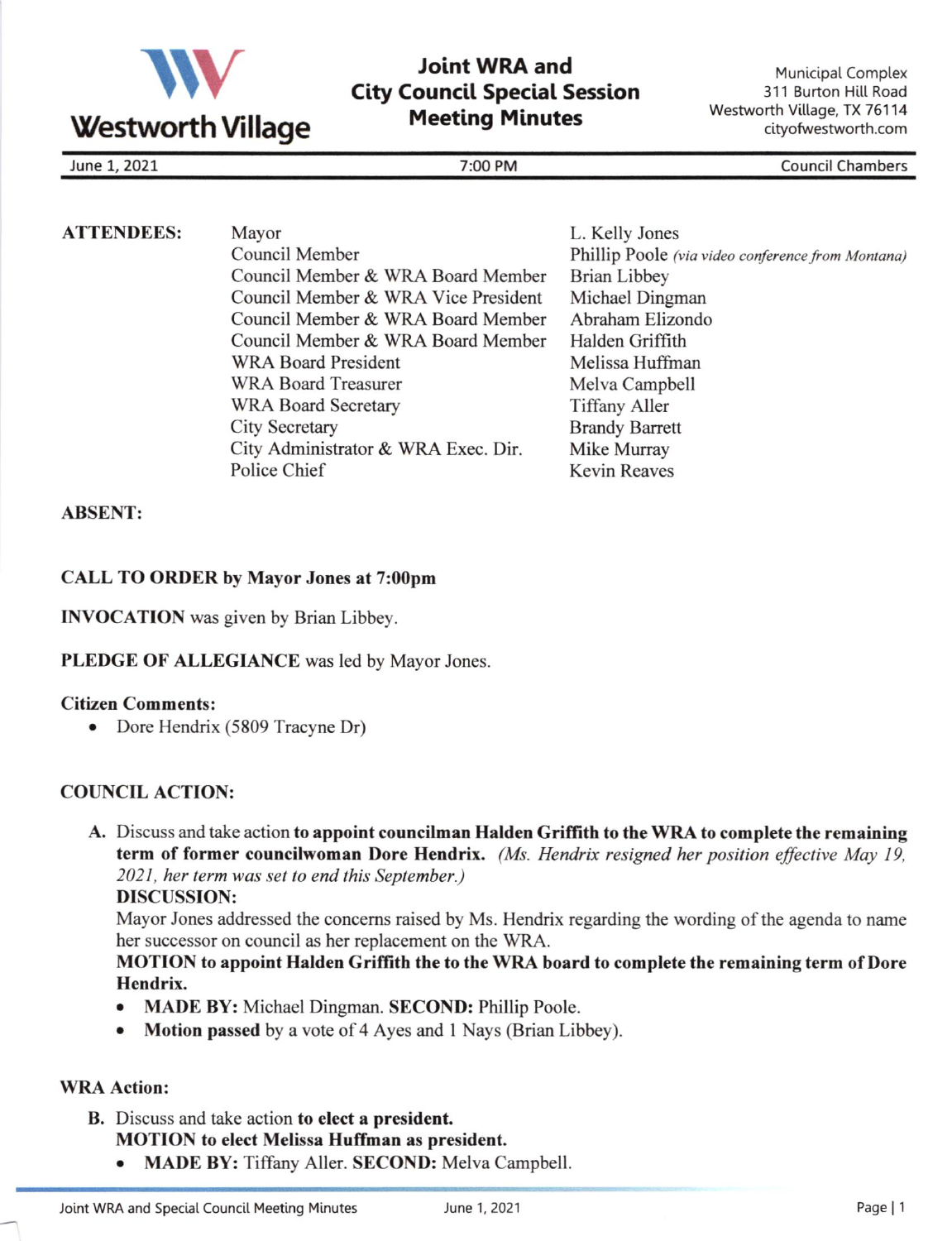**DISCUSSION:** Mayor Jones asked if Ms. Huffman preferred to be on the WRA or on the Long Range Planning Commission as he planned to recommend her for the Long Range Planning committee. Ms. Huffrnan accepted the nomination as President of the WRA. Mr. Libbey questioned why they didn't nominate Michael Dingman and elect a councilmember to the position, like the other committees.

• Motion passed by a vote of 6 Ayes and 1 Nays (Brian Libbey).

Mayor Jones turned the WRA portion of the meeting over to President Huffman.

- C. Discuss and take action to elect a vice president.
	- MOTION to elect Michael Dingman as vice president.
	- o MADE BY: Abe Elizondo. SECOND: Brian Libbey.
	- Motion passed by a vote of 7 Ayes and 0 Nays.
- D. Discuss and take action to elect a secretary. MOTION to elect Tiffany Aller as secretary.
	- MADE BY: Michael Dingman. SECOND: Melissa Huffman.
	- Motion passed by a vote of 7 Ayes and 0 Nays.
- E. Discuss and take action to elect a treasurer. MOTION to elect Melva Campbell as treasurer.
	- . MADE BY: Abe Elizondo. SECOND: Michael Dingman.
	- Motion passed by a vote of 7 Ayes and 0 Nays.

### EXECUTIVE SESSION:

### Mayor Jones & President Huffman convened in joint closed executive session at 7:13 to deliberate the following items:

A. Consultation with WRA Attomey pursuant to Texas Govemment Code Section 551.072. Receive legal advice and discuss a proposal regarding leasing real property owned by the WRA.

Mayor Jones & President Huffman reconvened in regular session at 8:57pm and the following action was taken as a result of executive session consultation.

#### WRA Action:

F. MOTION to authorize President Huffman and Mayor Jones to sign a Letter of Intent for a longterm ground lease at Hawks Creek Golf Course.

. MADE BY: Tiffany Aller. SECOND: Melva Campbell. DISCUSSION:

Abe Elizondo wanted it noted on the record that he supports the plan but is opposed tearing down the clubhouse.

. Motion passed by a vote of 7 Ayes and 0 Nays.

#### Council Action:

- G. MOTION to authorize Mayor Jones and WRA President Huffman to sign a Letter of Intent for a long-term ground lease at Hawks Creek Golf Course.
	- MADE BY: Tiffany Aller. SECOND: Melva Campbell.
	- Motion passed by a vote of 5 Ayes and 0 Nays.